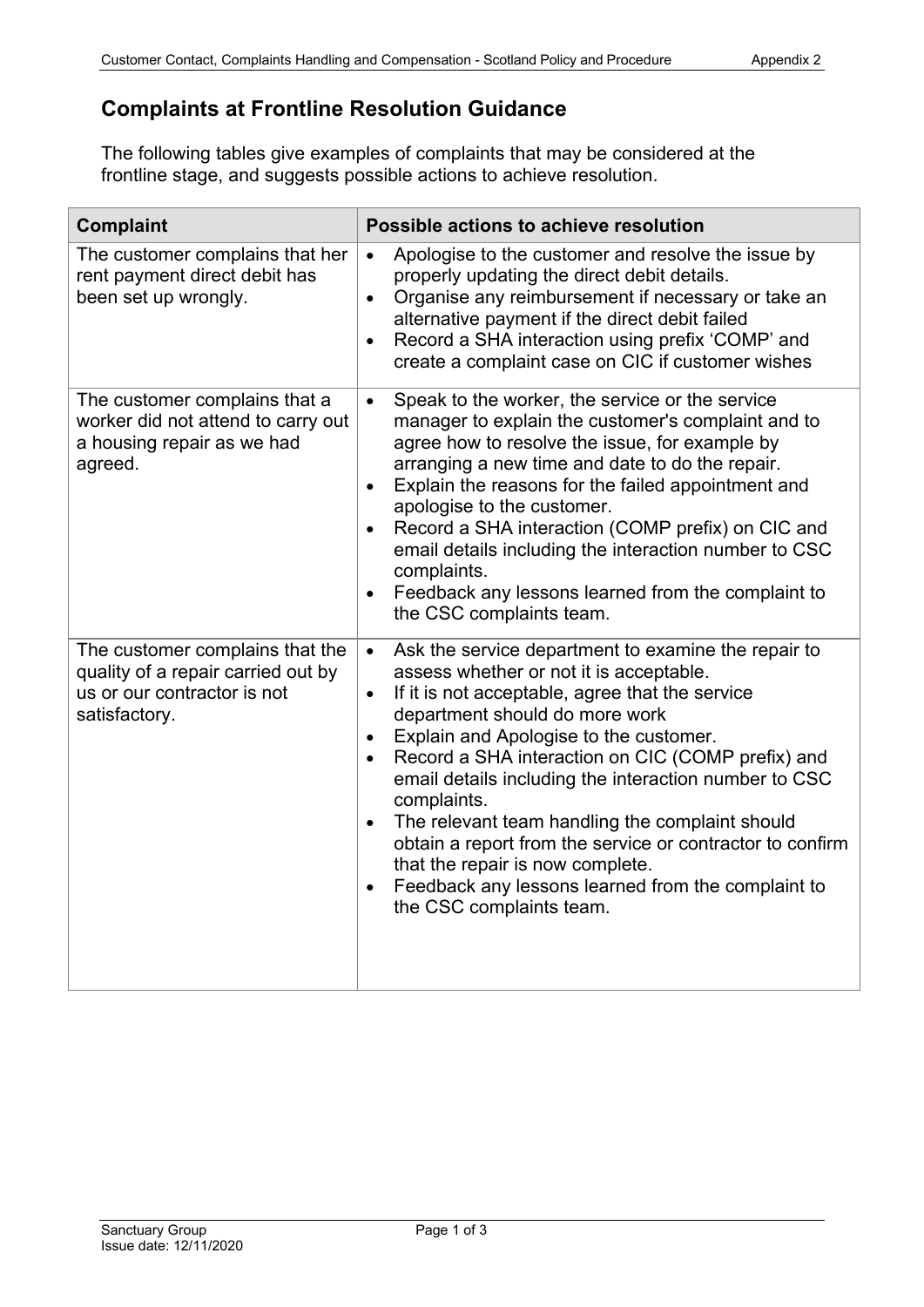| <b>Complaint</b>                                                                                                                                                                | Possible actions to achieve resolution                                                                                                                                                                                                                                                                                                                                                                                                                                                                                                                                         |  |
|---------------------------------------------------------------------------------------------------------------------------------------------------------------------------------|--------------------------------------------------------------------------------------------------------------------------------------------------------------------------------------------------------------------------------------------------------------------------------------------------------------------------------------------------------------------------------------------------------------------------------------------------------------------------------------------------------------------------------------------------------------------------------|--|
| The customer expresses<br>dissatisfaction in line with the<br>definition of a complaint, but says<br>they don't want to complain $-$ just<br>wants to tell us about the matter. | Tell the customer that we value complaints because<br>$\bullet$<br>they help to improve services. Encourage them to<br>submit the complaint; it is important to improve our<br>service and record, evaluate and act upon customer<br>feedback like this.<br>If the customer still insists they do not want to<br>$\bullet$<br>complain, record the matter as a generic SHA<br>interaction on CIC but do not create a case. This will<br>avoid breaching the complaints handling procedure.<br>Reassure the customer that they will not be contacted<br>again about the matter. |  |
| Dissatisfaction with a planned<br>maintenance programme.                                                                                                                        | Take details of the complaint. Tell the customer about<br>$\bullet$<br>the timescales for planning such work, and that we will<br>take their views into account for future work.<br>Record a SHA interaction on CIC (prefix COMP) and<br>$\bullet$<br>email details including the interaction number to CSC<br>complaints.<br>Feedback any lessons learned from the complaint to<br>$\bullet$<br>CSC complaints.                                                                                                                                                               |  |

| <b>Complaint About</b>                     | <b>Stages</b>                                             | <b>Who handles</b>                                                                                                                                                                                                                                                                                                                                                                                                                                                                                                                 |
|--------------------------------------------|-----------------------------------------------------------|------------------------------------------------------------------------------------------------------------------------------------------------------------------------------------------------------------------------------------------------------------------------------------------------------------------------------------------------------------------------------------------------------------------------------------------------------------------------------------------------------------------------------------|
| <b>General Rented</b>                      | Log at any stage<br>(dependent on severity or<br>history) | Local Office/CSC Team Manager/ CIT<br>Team Manager (Stage 1)                                                                                                                                                                                                                                                                                                                                                                                                                                                                       |
|                                            |                                                           | Case Resolution Team (Stage 2)*                                                                                                                                                                                                                                                                                                                                                                                                                                                                                                    |
|                                            |                                                           | <b>Case Resolution Team provide</b><br>administrative assistance.                                                                                                                                                                                                                                                                                                                                                                                                                                                                  |
| <b>Staff Conduct</b>                       | Log at stage 2 -<br>Investigation                         | Managed by the Case Resolution<br>Team (CRT will decide if the case<br>should be handled at stage two or if it<br>can be returned to FLR for staff to<br>resolve, for example if the complaint is<br>about what a said rather than about the<br>staff's behaviour being inappropriate).<br>*Assign the CIC case to Adele Farr<br>and send an email with the Complaint<br><b>Escalation form completed to 'Case</b><br>Resolution Team' email address.<br>Managers will be requested to assist<br>the Case Resolution Team with the |
|                                            |                                                           | investigations.                                                                                                                                                                                                                                                                                                                                                                                                                                                                                                                    |
| ASB (excluding how<br>ASB has been handled | Log at any stage<br>(dependent on severity or<br>history) | Area Manager (Stage 1)<br>Case Resolution Team (Stage 2)*                                                                                                                                                                                                                                                                                                                                                                                                                                                                          |
| by a staff member)                         |                                                           |                                                                                                                                                                                                                                                                                                                                                                                                                                                                                                                                    |
| Factoring                                  | <b>FLR</b>                                                | Email details to Maureen Law,<br>Manager (Stage 1)                                                                                                                                                                                                                                                                                                                                                                                                                                                                                 |
|                                            |                                                           | Case Resolution Team (Stage 2)*                                                                                                                                                                                                                                                                                                                                                                                                                                                                                                    |